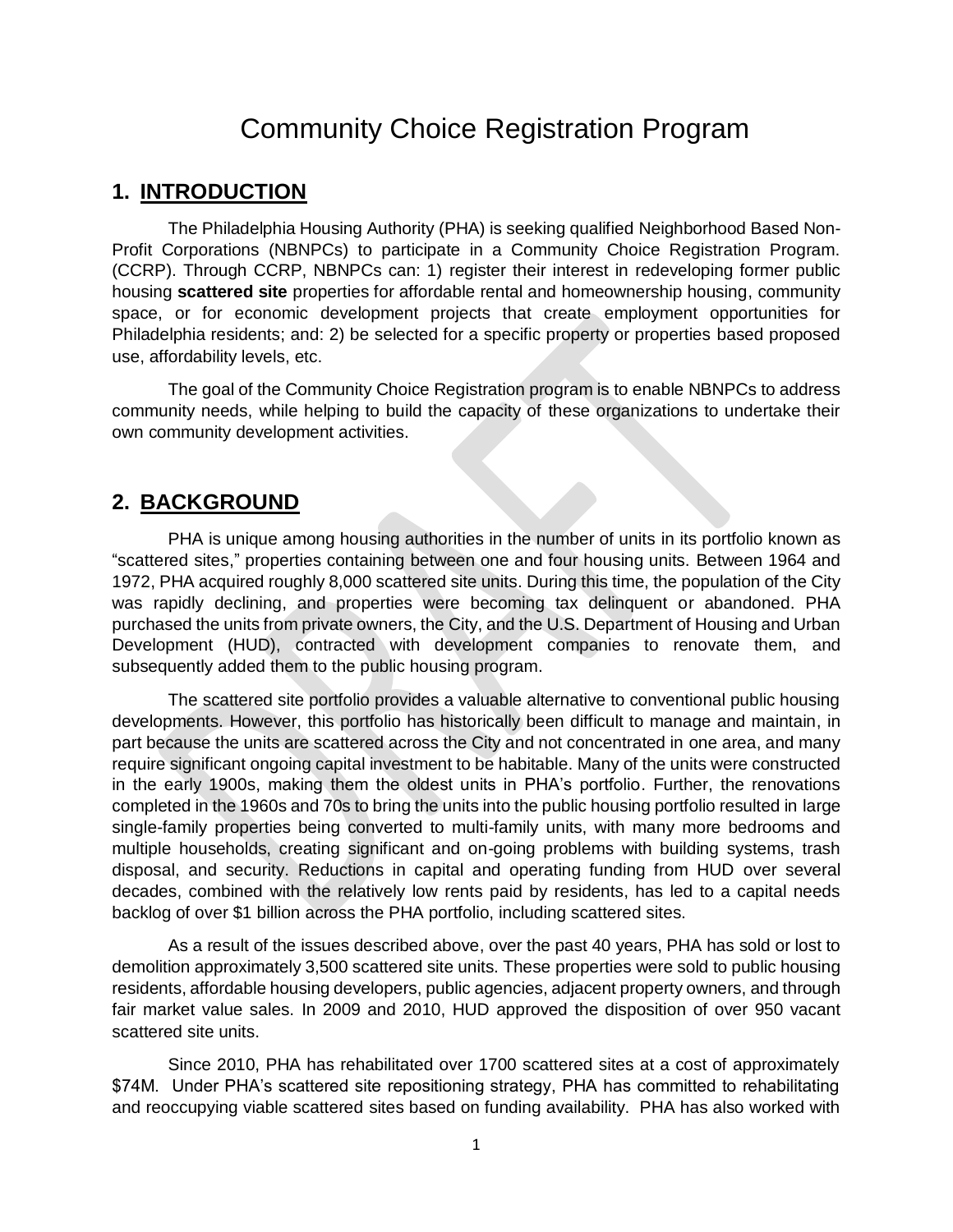CDCs and other non-profit entities to use vacant scattered sites for affordable housing opportunities.

## **THE OPPORTUNITY**

From time to time, PHA may elect to dispose of scattered site housing units as they become vacant. This demonstration only applies to vacant scattered site units and does not apply to units scheduled for rehabilitation and re-occupancy, or those located within public housing developments.

Prior to conveying a property, PHA is required to seek approval from its Board of Commissioners and HUD, a process that could take between 12 and 15 months. In some cases, HUD approval has already been secured, and redevelopment can move forward upon selection of a NBNPC. If Board and HUD approval is required, during this time, PHA will select a prequalified NBNPC that will take title to the property once HUD approves the conveyance.

During the approval process, PHA may provide the designated NBNPC with access to the property to conduct visual inspections, take measurements, and develop a scope of work and plan to redevelop the property. The designated NBNPC may also act as a steward for the property and commit to performing exterior inspections of the property on a regular basis to ensure the property is adequately secured, free from vandalism, and generally not becoming a nuisance to the community.

If approved by HUD, PHA will convey title of the property for nominal consideration if the property will be redeveloped for affordable housing. Sales prices for properties requested for community space and economic development will be evaluated on a case-by-case basis and will take into consideration the commensurate benefit to PHA and PHA-assisted residents. Upon conveyance, NBNPCs will have **two years** to complete the work and request a Completion Certification from PHA. If work is not completed in two years, PHA may exercise a power of attorney to reclaim the property.

Property redeveloped for housing must remain affordable for a period of not less than twenty (20) years as evidenced by a restrictive covenant recorded against the property. For the purposes of this demonstration, affordable rental is defined as having rents affordable to households earning 80% of the area median income (AMI) or less, and affordable homeownership as affordable to households earning 80% of the area median income or less. Properties being proposed for affordable homeownership must be offered to participants in PHA's Homeownership Program first, and must be split net sales proceeds with 20% going to PHA.

In selecting a community-based partner, PHA will review the list of pre-qualified NBNPCs that have expressed interest in acquiring properties in the census tract and/or zip code where the property is located and will conduct outreach to gauge interest in a particular property. If multiple NBNPCs are interested in the same property, PHA may request additional information from each organization regarding the intended reuse, income targeting, project readiness and other information to rely on in making a selection. Over time, PHA will also review past performance and compliance in making a selection.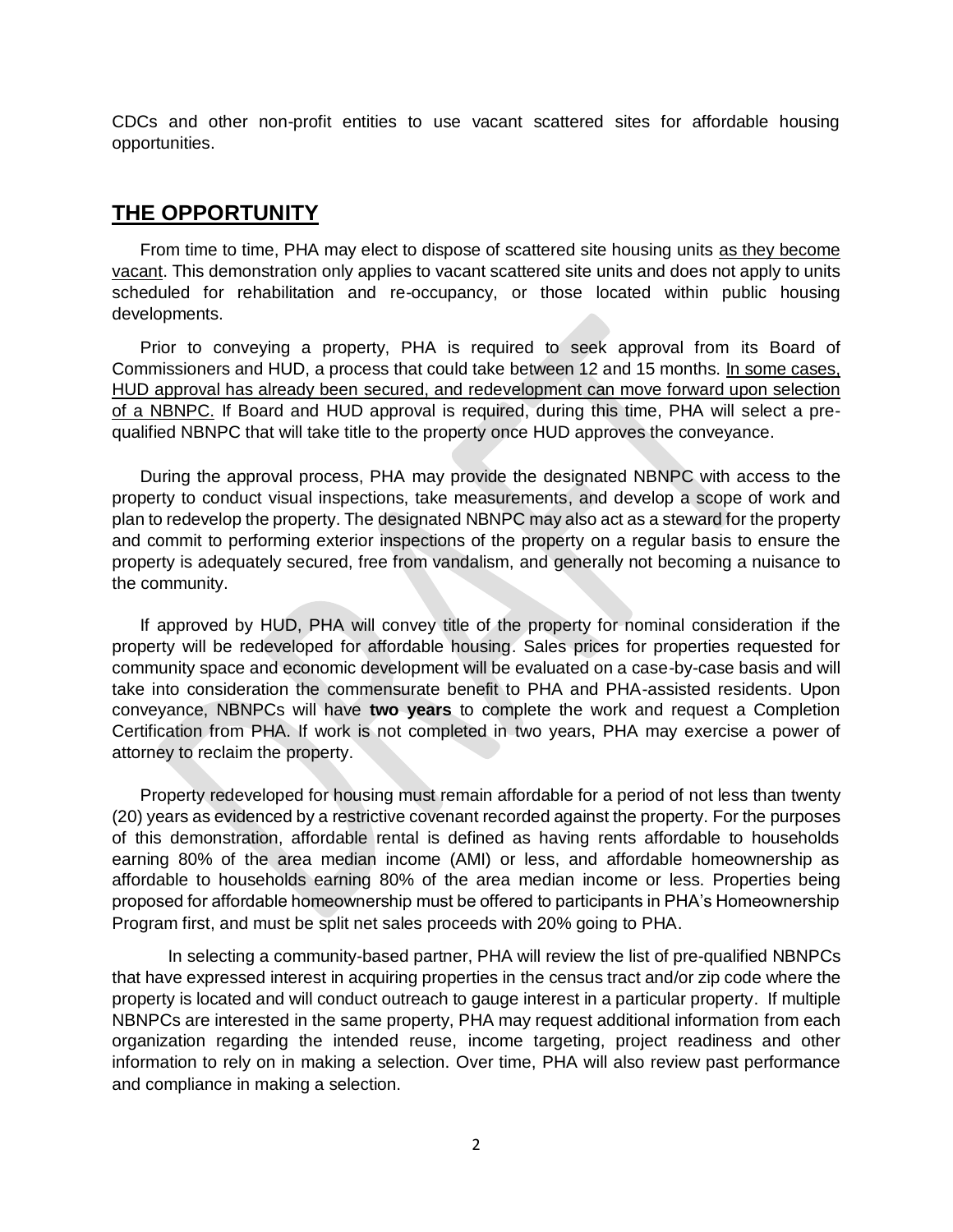## **3. ELIGIBLE REGISTRANTS**

Registrants must be a 501(c)(3) Neighborhood Based Non-Profit Corporation (NBNPC) in accordance with the federal tax code. The NBNPC shall be organized so that its primary purpose is the improvement of the physical, economic or social environment of a specific geographic area. The NBNPC shall maintain a governing body's membership that is representative of the residents, business owners and other stakeholders of the community. NBNPCs are encouraged to partner with experienced development companies until such time as they have the capacity to undertake redevelopment activities on their own.

## **4. SCHEDULE**

| Draft Program Guidelines Posted for Comment | August 11, 2020     |
|---------------------------------------------|---------------------|
| <b>Comments Due</b>                         | August 28 __, 2020  |
| Program Guidelines Finalized and Posted     | September __ , 2020 |
| <b>Information Session</b>                  | September _, 2020   |
| <b>Program Begins Accepting Proposals</b>   | October, 2020       |
|                                             |                     |

## **5. REGISTRATION REQUIREMENTS**

#### **Required Narratives**

#### **A. Executive Summary**

a. Describe the organization's interest in the demonstration program and the community needs it hopes to address through participation in the program.

#### **B. Organization Information**

- a. Narrative on the organization background, purpose, current programs, length of time the organization has been in operation.
- b. Narrative on track record of carrying out similar projects, and the organization's role in the process

### **C. Neighborhood Description**

- a. Describe the geographic boundaries containing the organization's target area; include list of ZIP codes and/or census tracts
- b. Describe the major issues and opportunities currently facing the neighborhood

### **D. Development Team Experience**

- a. Identify all members of the proposed development team, and provide a brief narrative outlining the team's previous experience with community revitalization, construction, rehabilitation and affordable housing development.
- b. Describe Team's experience working with socio-economic diverse populations (provide relevant examples).

### **E. Community Training & Employment**

a. Describe what types of training and employment opportunities will be created by the redevelopment of the property and how community residents (including PHA residents) will be notified of the opportunities.